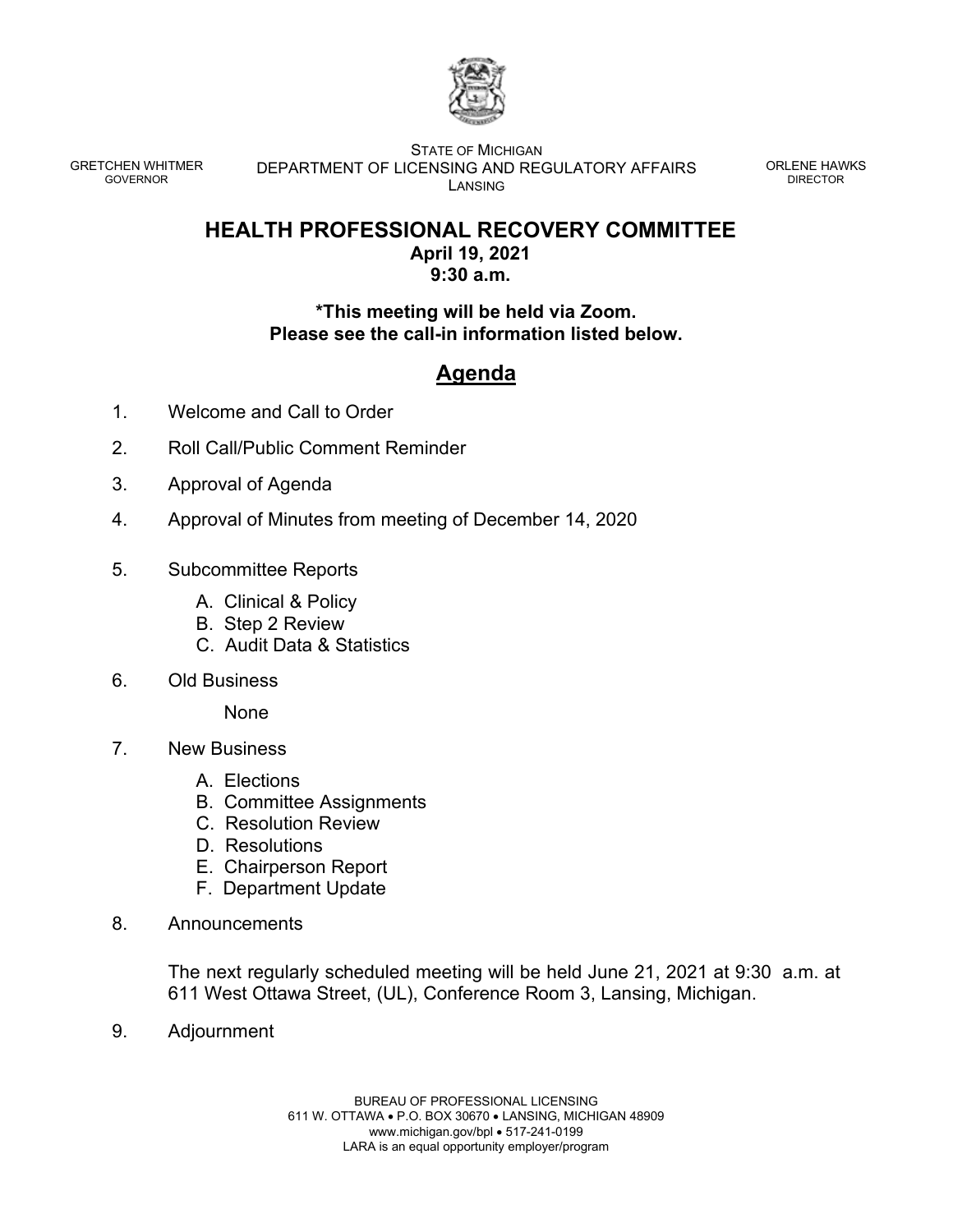Health Professional Recovery Committee Agenda April 19, 2021 Page 2 of 3

**\*\***Pursuant to MCL 15.263 and 15.263a, and Ingham County Resolution #21-138 to mitigate the spread of COVID-19 by practicing social-distancing measures, **the meeting scheduled for April 19, 2021 will be held virtually using Zoom**. All members of the public may attend and participate in this meeting by dialing the number below at the time of the meeting.

## **Web Link:**

[https://us02web.zoom.us/j/82016970283?pwd=NE4vejVvb016OTR2Q0FlSHNyckpZUT](https://us02web.zoom.us/j/82016970283?pwd=NE4vejVvb016OTR2Q0FlSHNyckpZUT09) [09](https://us02web.zoom.us/j/82016970283?pwd=NE4vejVvb016OTR2Q0FlSHNyckpZUT09)

Password: 213565

**Phone Number:** 877-336-1831

When prompted, please enter the following conference ID: 486917

The meeting will begin at its regularly scheduled time, but members of the public may access the meeting at the above web link or phone number, 15 minutes before it begins.

To minimize disruptions, until the time designated by the Board for public comment, members of the public will be muted to the Board and other attendees and participants. During the time designated by the Board for public comment, members of public will no longer be muted and may participate and provide their comments by orderly speaking using the microphone on their phone. All existing Board rules regarding public comment (including rules designed to minimize disruptions and allow for full public participation) still apply.

All quorum rules still apply. In the event of a disconnection caused by the meeting host, the Board will be considered to be in recess. Every effort will be made to reestablish a publicly accessible connection. If the host is unable to do so within a period of 30 minutes from the time of the disconnection, the Board will adjourn and not address any new business until its next meeting. Any decisions made prior to the disconnection will be binding. The Board will not recess or adjourn due to technical or other issues experienced by individual members of the public that render them unable to attend or participate in the meeting.

To allow for broad public attendance and participation, including for persons with disabilities, members of the public may access this meeting by both web and phone and provide either oral or written comments. Closed captioning and will be provided, when available. Members of the public who are speech or hearing impaired may also attend and participate in this meeting by dialing 7-1-1 and using the Michigan Relay service. More information about this service may be found at